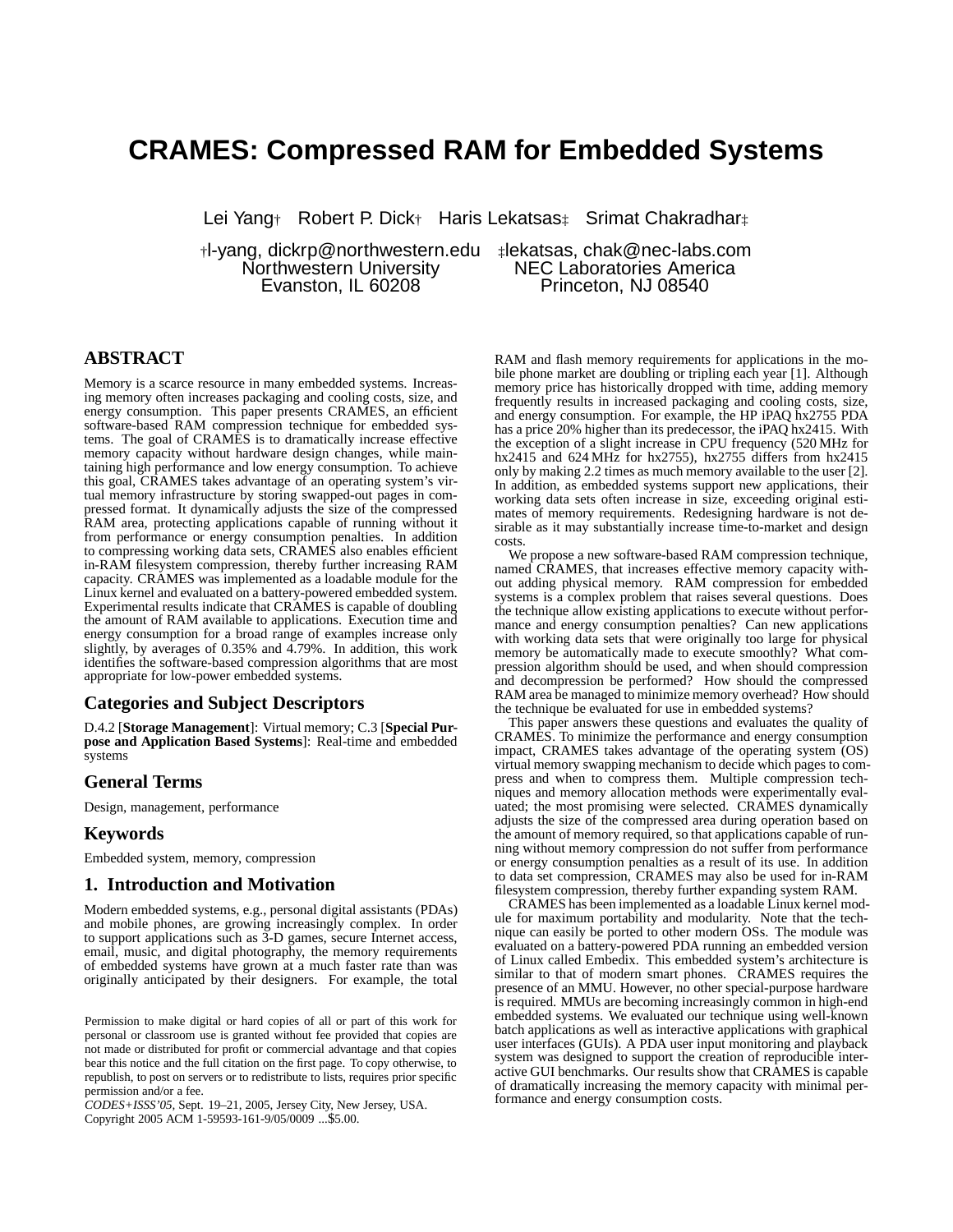The rest of this paper is organized as follows. Section 2 summarizes the contributions of related work. Section 3 describes the proposed memory compression technique and elaborates on the tradeoffs involved in the design of CRAMES. Important design principles are proposed for software-based RAM compression techniques. Section 4 discusses the implementation of CRAMES as a Linux kernel module. Section 5 describes the experimental setup, workloads, and experimental results in detail. Finally, Section 6 concludes the paper.

# **2. Related Work**

Early techniques for reducing the RAM requirements of embedded systems were mostly hardware-based, i.e., they were implemented with, and relied on, special-purpose hardware. *Code compression* techniques [3,4] store instructions in compressed format and decompress them during execution. In these techniques, compression is usually done off-line and can be slow, while decompression is done during execution by special hardware and must be very fast. *Main memory compression* techniques [5,6] insert a hardware compression/decompression unit between the cache and RAM. These approaches may reduce embedded system RAM requirements and power consumption. However, they require changes to the underlying hardware and thus cannot be easily incorporated into existing embedded systems.

Most previous work on software-based memory compression falls into two main categories: compressed caching and swap compression. Both have the main goal of improving system performance and target general-purpose systems with hard disks. *Compressed caching* [7–11] was proposed by a number of researchers to simultaneously handle both code memory compression and data memory compression. It improves system performance by decreasing the number of page faults serviced by hard disks, which have much longer access times than RAM. *Swap Compression* [12–15] compresses swapped pages and stores them in a cache. However, neither technique has been evaluated on embedded systems for which power consumption and performance are critically important.

In summary, despite the existence of memory compression techniques, few have seen use in commercial embedded systems for one or more of the following reasons: (1) they assume off-line compression and thus cannot handle dynamic data memory, (2) they require redesign of the target embedded system and the addition of special-purpose hardware, or (3) their performance and energy consumption impacts have not been evaluated, or are unacceptable, for typical disk-less embedded systems.

The work described in this article makes the following main contributions: (1) unlike previous work, CRAMES handles both online data memory compression and in-RAM filesystem compression; (2) it requires no special hardware or system redesign; (3) the compression algorithm and memory allocation method are carefully selected to minimize performance and energy consumption overheads; and (4) CRAMES targets disk-less embedded systems. In summary, it greatly increases the RAM available to embedded systems with minimal performance and energy consumption costs (refer to Section 5).

### **3. CRAMES Design**

CRAMES divides the RAM of an embedded system into two portions: one containing compressed data pages and the other containing uncompressed data pages as well as code pages. We call the second area the *main memory working area*. Consider a disk-less embedded system in which the working data set of one memoryintensive process (or several such processes) increases until it exceeds system RAM. If no memory compression mechanism is used, the process may not proceed; there is no hard disk to which it may swap out pages to provide more RAM. However, with CRAMES, pages within the main memory working area are compressed and moved to the compressed area so that the process may continue running. When a compressed page is later required by a process, the kernel quickly locates that page, decompresses it, and copies it back to the main memory working area, allowing the process to continue executing.



#### **Figure 1: Swapping between uncompressed and compressed RAM**

#### **3.1. Design Principles**

The goal of CRAMES is to increase available memory with minimal performance and energy penalties, and without requiring additional hardware. We follow these principles to achieve this goal:

1. *Carefully select and schedule pages for compression*. To guarantee correct operation, pages must be compressed when the address space of active processes exceeds the main memory working area.

2. *Use a performance and energy efficient compression algorithm with low compression ratio*<sup>1</sup> *and memory overhead.* This is crucial to enable CRAMES to increase the amount of usable memory with small performance and energy consumption penalties.

3. *Organize the compressed area in non-uniform-size slots.* Since sizes of compressed pages vary widely, efficiently distributing and locating data in the compressed memory area is challenging.

4. *Dynamically adjust the size of compressed area.* The compressed area must be large enough, when necessary, to provide applications with additional memory. However, it should stay out of the way when applications do not require additional memory to avoid having a negative impact on performance and energy consumption.

5. *Minimize the memory overhead.* CRAMES must minimize the memory overhead of compression, fragmentation, and indexing compressed pages.

#### **3.2. Design Overview**

This section provides an overview of CRAMES. Three closely related components are briefly introduced: OS virtual memory swapping, block-based data compression, and kernel memory allocation. We then describe the design of CRAMES in accordance with the design principles described in Section 3.1.

#### *3.2.1. CRAMES and Virtual Memory Swapping*

When a system with virtual memory support is low on memory, the least recently used data pages are swapped out from memory to, conventionally, hard disks. Swapping allows applications, or sets of applications, to execute even when physical memory is not sufficient. CRAMES takes advantage of swapping to decide which pages to compress and when to perform compression and decompression; the compressed pages are then swapped out to a special *compressed RAM device*. Figure 1 illustrates the logical structure of the swapping mechanism on the compressed RAM device. RAM is divided into uncompressed areas (white) and compressed swap areas (gray), each with non-uniform sizes. Pages are swapped out from uncompressed areas to compressed areas. Note that there is no one-to-one correspondence between a compressed area and an uncompressed area.

The compressed RAM device varies its memory usage over time according to memory requirements. Unlike conventional swap devices, which are typically disk partitions or files, the compressed

<sup>1</sup>Compression Ratio gives a measure of the compression achieved by one compression algorithm on a page of data. It is compressed page size divided by original page size.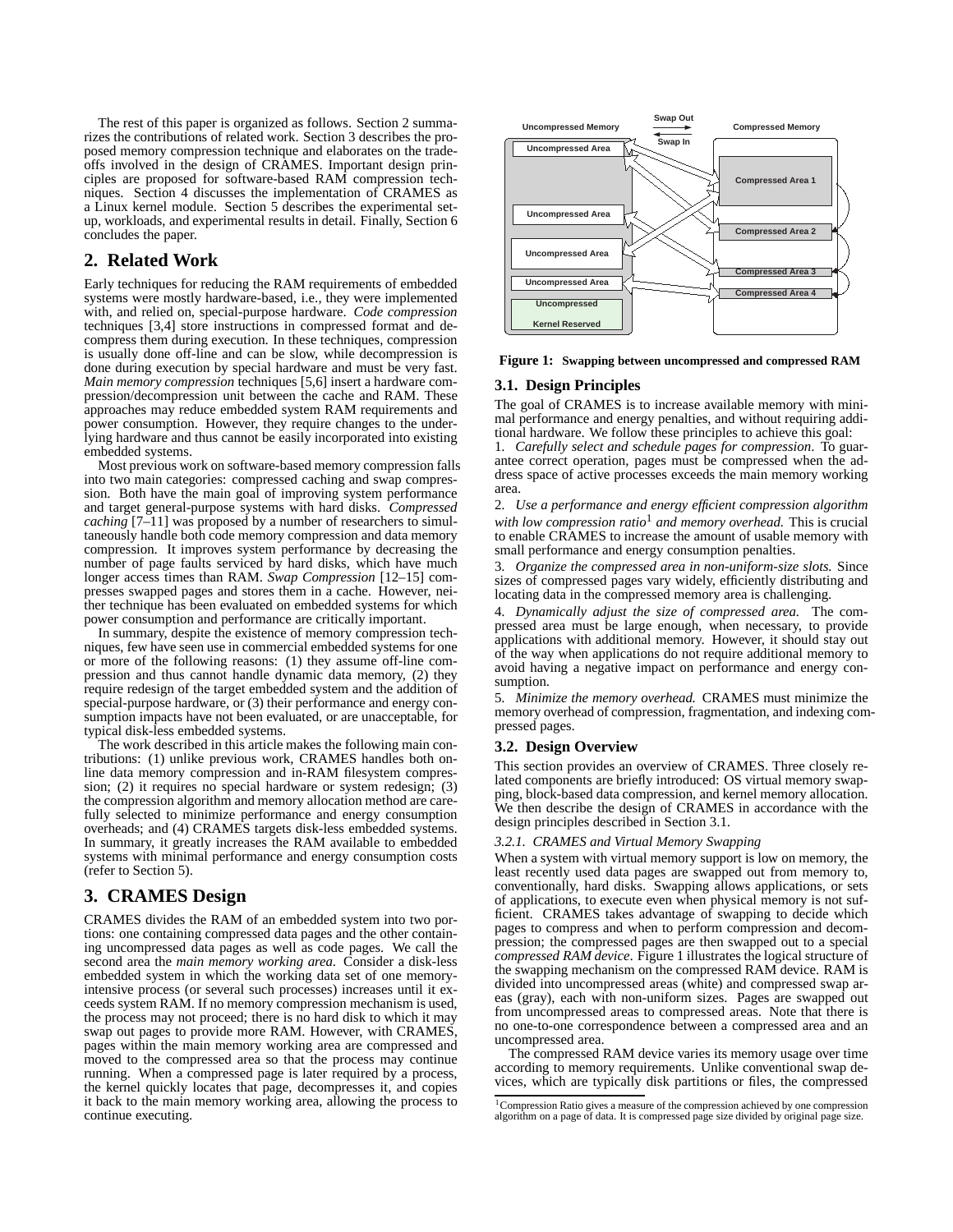**Table 1: Memory overhead of evaluated compression algorithms**

| KR<br>7600kB<br>6 K R<br>КB<br>Compression<br>16 KB<br>44 K B |               |         | zlib | $\epsilon$ | ZRWI-A |  |
|---------------------------------------------------------------|---------------|---------|------|------------|--------|--|
|                                                               |               |         |      |            |        |  |
|                                                               | Decompression | 3700 kB |      |            |        |  |

RAM device does not have a fixed size; instead, it is a linked list of compressed RAM areas (as shown in Figure 1). Whenever the compressed RAM device is not large enough to handle a new write request, it requests more memory from the kernel. If successfully allocated, the new chunk of memory is linked to the list of existing compressed swap areas; otherwise, the combined data set of active processes is too large even after compression. Recall that a request to swap out a page is generated when physical memory has been nearly exhausted. If attempts to reserve a portion of system memory for the compressed memory device were deferred until this time, there would be no guarantee of receiving the requested memory. Therefore, the compressed swap device starts with a small, predefined size but expands and contracts dynamically. Note that since a copy of a program's code is kept in its executable file, code pages need not be copied to the swap area or written back to the executable file because they may not be modified. Therefore, swapping is not useful for code compression.

#### *3.2.2. CRAMES and Block-based Data Compression*

To ensure good performance for CRAMES, appropriate compression algorithms must be identified and/or designed. Fortunately, classical data compression is a mature area; a number of algorithms exist that can effectively compress data blocks, which tend to be small in size, e.g., 4 KB, 8 KB, or 16 KB. We evaluated existing data compression algorithms that span a range of compression ratios and execution times: bzip2, zlib (with level 1, 9, and default), LZRW1-A, LZO [16], and RLE (Run Length Encoding).

Figure 2 illustrate the compression ratios and execution times of the evaluated algorithms and Table 1 gives their memory requirements. For these comparisons, the source file for compression is a dump of pages swapped out from a workstation running SuSE Linux 9.0, which was later divided into uniform-sized blocks to perform block-based compression. The compression ratios decrease with the increase of block size because more similarity is available within a larger block. Although bzip2 and zlib have the best compression ratios, their execution times are significantly longer than LZO, LZRW1-A, and RLE. In addition, the memory overheads of bzip2 and zlib are high enough to starve applications in many embedded systems. RLE offers fast compression and decompression, requires almost no memory except for a few indexing bytes, and has a high compression ratio. LZO appears to be the best block compression algorithm for dynamic data compression in low-power embedded systems due to its good all-around performance. It has a low compression ratio, low working memory requirements for compression, no memory requirement for decompression [16], high compression speed, and high decompression speed. Therefore, LZO was chosen as the default compression algorithm in CRAMES.

#### *3.2.3. CRAMES and Kernel Memory Allocation*

In addition to scheduling compression and using an appropriate block compression algorithm, CRAMES must efficiently organize the compressed swap device to enable fast compressed page access and minimal memory waste. More specifically, the following problems must be solved: (1) efficiently allocating or locating a compressed page in the swap device, (2) mapping between the virtual locations of uncompressed pages and actual data locations in the compressed swap device, and (3) maintaining a linked list of free slots in the swap device that are coalesced when appropriate. These problems are closely related to the *kernel memory allocation* (KMA) problem. The memory management subsystem maintains mappings from virtual pages to the actual location of data in physical memory, allowing it to satisfy requests for virtually contiguous memory by allocating physically non-contiguous pages. In addition, the kernel maintains a linked list of free pages. Pages are removed from the free list when they are allocated, and returned to the free list when they are released.

The CRAMES memory manager builds upon methods used in

KMA. In order to identify the most appropriate memory allocation method for the RAM compression problem, the following five memory allocators were implemented and applied to requests generated from the same swapped data file used to evaluate compression algorithms: resource map allocator (rm), power-of-two freelists (p2fl), McKusick-Karels allocator (mck2), buddy system (bud), and lazy buddy algorithm (lzbud) [17]. As observed for block-based compression algorithms, there is a tradeoff between algorithm quality and performance, i.e., algorithms with excellent memory utilization achieve it at the cost of speed and energy consumption.

Figure 3 illustrates the impact of chunk size on allocation/free time and total memory usage, including fragmentation and bookkeeping overheads, for each of the five memory allocators. For example, rm-4 KB stands for resource map allocator with a chunk size of 4 KB. Recall that the CRAMES memory manager requests memory from the kernel in linked chunks in order to dynamically increase and decrease the size of the compressed memory area. Although a resource map requires the most time when the chunk size is smaller than 16 KB, its execution time is as good as, if not better than, the other four allocators when the chunk size is larger than 16 KB. In addition, resource map always requires the least memory from the kernel. Therefore, resource map was selected as the default allocation method for CRAMES. Note that for embedded system memory sizes less than or equal to 16 KB, faster allocators with good memory usage ratios may be considered, e.g., the McKusick-Karels allocator.

#### **3.3. Using CRAMES with the Filesystem**

The Sharp Zaurus SL-5600 provides an example of a widely-used portable embedded system. It has 32 MB RAM, only 7.8 MB of which are available for user applications and system background processes. A significant portion (69% or 20 MB) of RAM is used to create a battery-backed RAM disk, i.e., a common RAM device without compression, for the filesystem.

Although the design of compressed filesystems has been studied extensively in recent years, no solution exists for readable/writable RAM disks with arbitrary filesystem type. Cramfs [18] is a readonly compressed filesystem targeting embedded systems. The Linux e2compr [19] patch provides transparent compression and decompression only for the second extended (ext2) filesystem. JFFS2 [20] is a compressed, readable and writable filesystem, but it is for use with flash memory rather than RAM disks. Using JFFS2 on RAM disks would require an intermediate driver and introduce unnecessary performance overhead resulting from flash-specific journaling techniques. Therefore, it is desirable for a memory compression technique to support the compression of RAM disks used for filesystems in addition to the compression of data in main memory. Although this is not its primary goal, CRAMES supports compressed RAM disks containing any type of existing filesystem.

### **4. CRAMES Implementation**

CRAMES has been implemented and evaluated as a loadable module for the Linux 2.4 kernel. The module is a special block device<sup>2</sup> using system RAM. It may serve as both a swap device and a storage area for filesystems. Although the block size for a swap device is 4 KB, i.e., the page size in Linux, the block size of filesystem storage areas may vary. This section describes the structure of a CRAMES device and focuses on its use as a swap device.

#### **4.1. CRAMES Request Handling**

CRAMES is a special block device. It must therefore register with the kernel to make itself accessible. During registration, it is necessary to report  $(1)$  block size and number of blocks<sup>3</sup>, i.e., capacity, and (2) a request handling function, that the kernel calls when there is a read/write request for this device. CRAMES reports an estimated maximum capacity to the kernel, although its actual storage is usually substantially smaller. It enables on-the-fly data compression and decompression via its request handling procedure, which

<sup>&</sup>lt;sup>2</sup>A block device is a random access device that stores and retrieves data in blocks.

<sup>&</sup>lt;sup>3</sup>The kernel sets the block size of a block device to page size (often 4KB) and adjusts the number of blocks accordingly when the device is used as a swap device.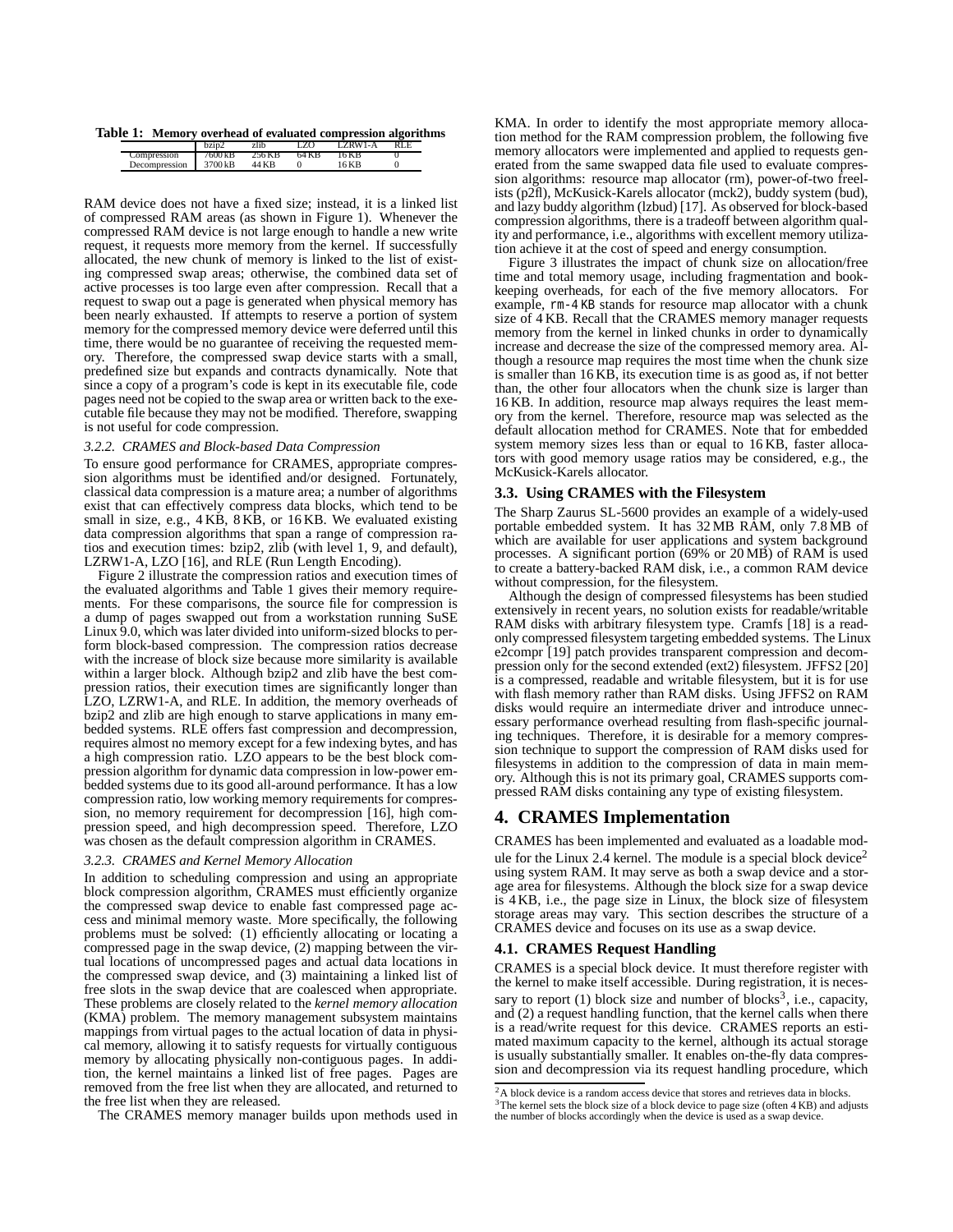

**Figure 2: (a) Compression ratios, (b) compression times, and (c) decompression times of evaluated algorithms**



**Figure 3: Memory usage of evaluated memory allocation methods**

consists of four steps: (1) compressing a block that is written to the device or decompressing a block that is read from the device, (2) allocating memory for a compressed block or locating a compressed block with an index number, (3) managing the mapping table, and (4) merging free slots when possible.

Data in a block device are always requested by their block indices, regardless of whether the device is compressed. CRAMES creates the illusion that blocks are linearly ordered in the device's memory area and are equal in size. To convert block indices to addresses in virtual memory, CRAMES maintains a *mapping table*, which may be directly-mapped or hashed. In a direct-mapped table, each entry is indexed by its block number. In a hash table, the key of each entry is a block number. The memory overhead of a directmapped table is higher because it may maintain block indices that are never used. However, searching in such a table is extremely fast. In contrast, a hash table minimizes the memory overhead by only keeping block indices that are actually accessed. However, the search time is longer. When evaluating CRAMES on a Sharp Zaurus SL-5600 PDA (see Section 5) we used a direct-mapped table because it is small enough (at most 16 KB) and fast.

Regardless of the type of mapping table, the data field of each entry must contain the following information:

used indicates whether it is a valid swapped-out block. This field is especially important for CRAMES to decide whether a compressed block may be freed.

 compressed indicates whether a swapped-out block is in compressed format. When a block is not compressible or the compressed size exceeds the original block size, CRAMES aborts compression and stores the original block. This field is necessary to guarantee correctness, even though such cases are rare.



#### **Figure 4: Handling request in CRAMES device**

- addr records the actual address of a block.
- size keeps the compressed size of a block.

Figure 4 illustrates the flow of CRAMES request handling procedure for a compressed swap device. Unlike a RAM device, a given page need not always be placed at the same fixed offset. For example, when the driver receives a request to read page 7, it checks mapping table entry tbl[7], gets the actual address from addr field, checks the compressed field to determine whether the page is compressed and if it is, gets the compressed page size from the size field. Page 7 is then decompressed and the request returns successfully. Handling write requests is more complicated. When the driver receives the request to write to page  $\overline{7}$ , it first checks the mapping table entry tbl[7] to determine whether the used field is 1. If so, the old page 7 may safely be freed. After this, the driver compresses the new page 7, request that the CRAMES memory manager allocate a slot of the compressed size for the new page 7, and places the compressed page 7 into the memory region allocated. In the Linux kernel, the first page of a swap device is used to persistently store information about the swap area. Therefore, this page is not compressed by CRAMES and is always placed at the beginning of the device memory space. As a result, in Figure 4, page 0 need not be decompressed or compressed first when it is read or written.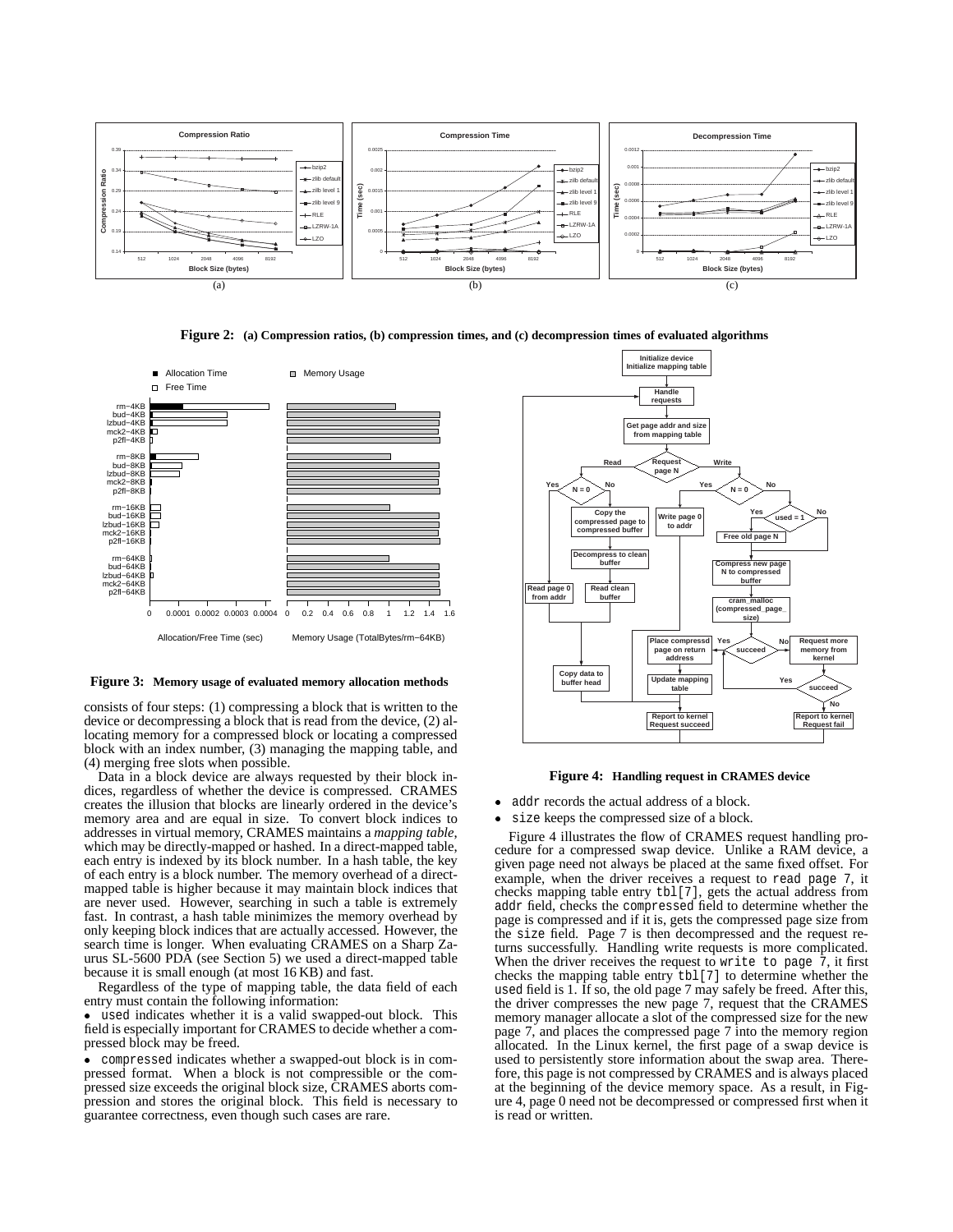

**Figure 5: Linear, fixed-size blocks in RAM disk**



**Figure 6: Compressed blocks in CRAMES device**

#### **4.2. CRAMES and RAM Disk Comparison**

Figure 5 illustrates the logical structure and request handling of a RAM disk<sup>4</sup>. As shown in the figure, the virtually contiguous memory space in a RAM disk is divided into fixed-size blocks. Shaded areas in the device memory represent occupied blocks and white areas represent free blocks. Upon initialization, a RAM disk asks from the kernel for a virtually contiguous memory region, which is then divided into uniform fixed-size blocks. When the RAM disk receives a read request for a block, it first locates that block by its index and then copies the data in that block to the request buffer. When it receives a write request, it first locates the block, then replaces the data in that block with the data in the request buffer.

Figure 6 illustrates the logical structure and request handling of a CRAMES device. The memory space in a CRAMES device consists of several virtually contiguous memory chunks. Each chunk is divided into blocks with potentially different sizes. Shaded areas represent occupied blocks and white areas represent free blocks. Upon initialization, a CRAMES device requests a small contiguous memory chunk in the kernel virtual memory space. It requests additional memory chunks as system memory requirements grow. These compressed memory chunks are maintained in a linked list. Each chunk need not be divided uniformly because the sizes of compressed blocks may differ due to the dependence of compression ratio on the specific data in each block. When all compressed blocks in a compressed chunk are free, CRAMES frees the entire chunk to the system. This allows the size of a CRAMES device to dynamically increase and decrease during operation, thereby adapting to the data memory requirements of currently running applications. This dynamic adjustment allows CRAMES to support (sets of) applications that would not run without the technique but prevents performance and energy consumption penalties for applica-

| Table 2: Timing, power, and energy for filesystem experiments |  |  |  |  |
|---------------------------------------------------------------|--|--|--|--|
|---------------------------------------------------------------|--|--|--|--|

| <b>Benchmark</b> |                     | Time (s) |      | Power $(W)$         | Energy $(J)$        |        |  |  |
|------------------|---------------------|----------|------|---------------------|---------------------|--------|--|--|
|                  | without / w. CRAMES |          |      | without / w. CRAMES | without / w. CRAMES |        |  |  |
| mke2fs           | 0.0451              | 0.0454   | 1.58 | 1.48                | 0.0713              | 0.0670 |  |  |
| cp small file    | 0.0509              | 0.0469   | 1.57 | 1.63                | 0.0802              | 0.0763 |  |  |
| cp large file    | 0.1688              | 0.2339   | 1.50 | 1.43                | 0.2536              | 0.3346 |  |  |
| rm small file    | 0.0456              | 0.0500   | 1.49 | 1.48                | 0.0678              | 0.0738 |  |  |
| rm large file    | 0.0447              | 0.0455   | 1.50 | 1.49                | 0.0669              | 0.0677 |  |  |
| pack tree        | 3.8130              | 4.9336   | 1.92 | 1.92                | 7.3134              | 9.4965 |  |  |
| unpack           | 0.2761              | 0.3109   | 1.43 | 1.47                | 0.3937              | 0.4571 |  |  |
| cp tree          | 0.4597              | 0.4555   | 1.71 | 1.39                | 0.7844              | 0.6327 |  |  |
| rm tree          | 0.2991              | 0.3071   | 1.46 | 1.48                | 0.4368              | 0.4560 |  |  |
| find             | 0.2968              | 0.2893   | 1.50 | 1.39                | 0.4465              | 0.4025 |  |  |

tions that are capable of running without data compression. When a CRAMES device receives a read request for a block, it looks up the block index in its mapping table, locates the block, decompresses it, and copies the original data to the request buffer. When it receives a write request for a block, it locates the block, determines whether the old block with the same index may be discarded, compresses the new block, and places it at a position decided by the CRAMES memory management system.

### **5. CRAMES Evaluation**

This section presents energy consumption and performance measurements of applications running on a Sharp Zaurus SL-5600 PDA, with and without CRAMES. This battery-powered embedded system runs an embedded version of Linux called Embedix. It has a 400 MHz Intel XScale PXA250 processor, 32 MB of flash memory, and 32 MB of RAM. We replaced the SL-5600's battery with an Agilent E3611A direct current power supply. Measurements were taken using a National Instruments 6034E data acquisition board attached to the PCI bus of a host workstation running Linux. Current was computed by measuring the voltage across a  $5 W$ , 250 m $\Omega$ , Ohmite Lo-Mite 15FR025 molded silicone wire element resistor in series with the power supply. This resistor was designed for current sensing applications.

#### **5.1. Using CRAMES for Filesystem on Zaurus PDA**

CRAMES was used to create a compressed RAM device for the EXT2 filesystem on a Zaurus SL-5600 PDA. We compared the execution time and energy consumption of this device with that of the EXT2 filesystem on a common RAM disk and observed an average compression ratio of 63% for the CRAMES device. In addition, Table 2 illustrates that the increases in execution time and energy consumption were small: on average 8.4% and 5.2%, respectively.

#### **5.2. Using CRAMES for Swapping on Zaurus**

The benchmarks used to evaluate CRAMES contain four applications from the Mediabench benchmark suite [21], one matrix multiplication program with different matrix sizes, ten common GUI applications provided with Qtopia for Zaurus PDAs, and combinations of the above applications running simultaneously. In order to consistently evaluate the behavior of an unmodified PDA and a PDA using CRAMES when running interactive applications, we wrote software to monitor user input and repeat it with identical timing characteristics. This technique replaces the (software) touchscreen device with a named FIFO controlled by a program that reads from the raw touchscreen. It stores user input events and timing information in a file. The contents of this file are later replayed to the touchscreen device in order to simulate identical user interaction. This allows us to consistently reproduce user input, enabling the consistent use of benchmarks containing GUIs.

Benchmarks were tested with and without CRAMES. They can be grouped into three categories: (1) applications with small working data sets, i.e., adpcm, mpeg2, jpeg, Hancom Word, Hancom Sheet, and calculator; (2) applications with working data sets nearly as large as physical memory, but still (barely) able to run without CRAMES, i.e., 500 by 500 matrix multiplication, Opera, Primtest, and Quasar; and (3) applications with working data sets too large to fit into physical memory, i.e., simultaneously running Opera and Quasar as well as simultaneously running large matrix multiplication and media player. Table 3 shows that, for the first category, there are seldom any performance, power, or energy penalties be-

<sup>4</sup>A RAM disk is an in-RAM block device that acts as if it is a hard disk.